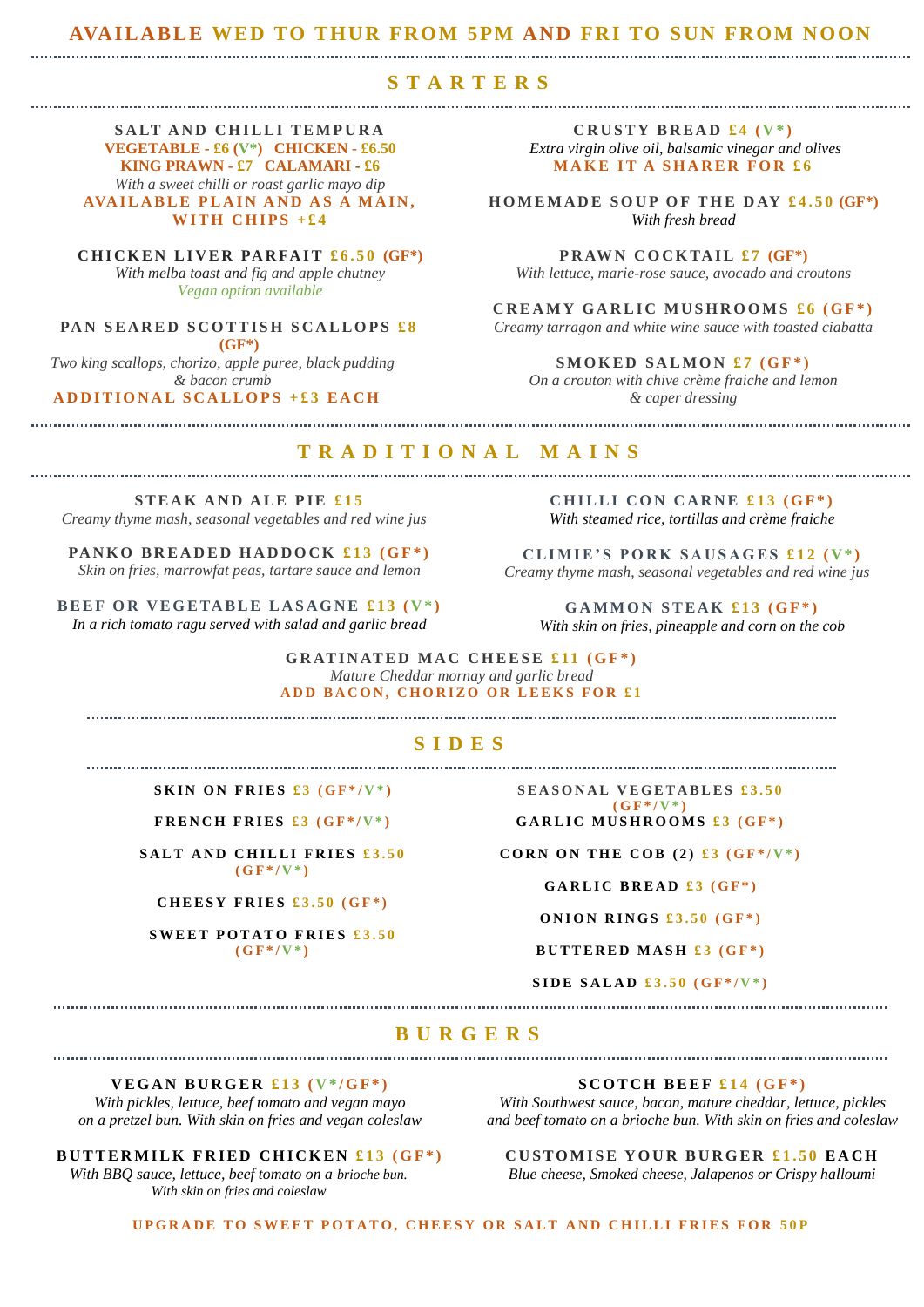#### **AVAILABLE WED TO THUR FROM 5PM AND FRI TO SUN FROM NOON**

#### **MAINS**

#### **BUTTERNUT SQUASH RISOTTO £13**

**(GF\* / V \* )** *With pine nuts, parmesan and chilli oil*

**CATCH OF THE DAY**  $f(GF^*)$ *See your server for details*

**BREAST OF CHICKEN £14 (GF\*)** 

*Haggis, swede, greens and champ mash with a peppercorn sauce*

**BROCCOLI AND RICOTTA FILO PARCEL £ 1 3 ( V \* )**

*On a bed of ratatouille, served with garlic bread*

**SALMON FILLET**  $£15(GF*)$ *On tagliatelle with a creamy garlic sauce*

**CHICKEN AND BACON SALAD £12**  $(GF^*/V^*)$ 

*Tossed in a Caesar dressing with croutons*

### **SLOW COOKED LAMB SHANK £20 (GF\*)**

*With champ mash, seasonal vegetables and a rich red wine gravy*

#### **FROM THE GRILL**

SERVED WITH SKIN ON FRIES, BLACKENED ONIONS, MUSHROOMS AND VINE CHERRY TOMATOES

#### **80Z FILLET £32 (GF\*) 8 O Z S I R L I O N £28 ( G F \* ) 100Z RIBEYE £30 (GF\*)**

### **A D D A S A U C E O R B U T T E R ( G F \* ) - A L L £ 2 . 2 0**

**PEPPERCORN SAUCE** 

**D I A N E S A U C E**

**GARLIC BUTTER** 

**RED WINE JUS** 

**3 KING PRAWNS IN GARLIC BUTTER (GF\*) £3.20** 

#### **UPGRADE TO SWEET POTATO, CHEESY OR SALT AND CHILLI FRIES FOR 50P**

### **DESSERTS**

**STICKY TOFFEE PUDDING £6** *Caramel sauce, tablet ice cream*

**WARM CHOCOLATE BROWNIE £6**  $(GF^*/V^*)$ 

*Blackberries and vanilla ice cream*

**ICE CREAM FACTORY OF TROON £5**  $(GF^*/V^*)$ 

*Mint choc chip, vanilla, raspberry ripple, tablet or chocolate Vegan options - Vanilla, passionfruit or strawberry sorbet*

> **DECADENT DARK CHOCOLATE C H E E S E C A K E £ 6 . 5 0** *With orange puree and vanilla ice cream*

CHEF'S SUNDAE  $f($ **GF** $*$  $/$ V $*$  $)$ *See your server for details!*

**WARM BAKEWELL TART**  $\text{\textsterling}6.50 \text{ (GF*}/V*)$ *Raspberries, raspberry gel and vanilla ice cream*

**SCOTTISH CHEESE SELECTION £8 (GF\*)** *Biscuits, chorizo and grapes with fig and apple chutney*

> $AFFOGATO$   $£5$   $(GF^*/V^*)$ *Espresso, vanilla ice cream and shortbread*

**APPLE CRUMBLE £6.50** *Caramel sauce and vanilla ice cream*

#### **DON'T FANCY ICE CREAM? SWITCH OUT TO VANILLA CUSTARD OR CREAM!**

#### **( V \* ) T H E S E D I S H E S A R E , O R C A N B E M A D E V E G A N**

**(GF\*) THESE DISHES ARE OR CAN BE MADE USING GLUTEN FREE INGREDIENTS.** SOME COMPONENTS MAY BE OMITTED OR REPLACED WITH A SUITABLE ALTERNATIVE.

PLEASE NOTE THAT DUE TO THE KITCHEN ENVIRONMENT, TRACE AMOUNTS OF ANY ALLERGEN MAY **BE FOUND IN ANY DISH.** 

PLEASE SEE YOUR SERVER FOR FURTHER ALLERGEN INFORMATION

**SERVED FROM 9:00 TIL 11:30**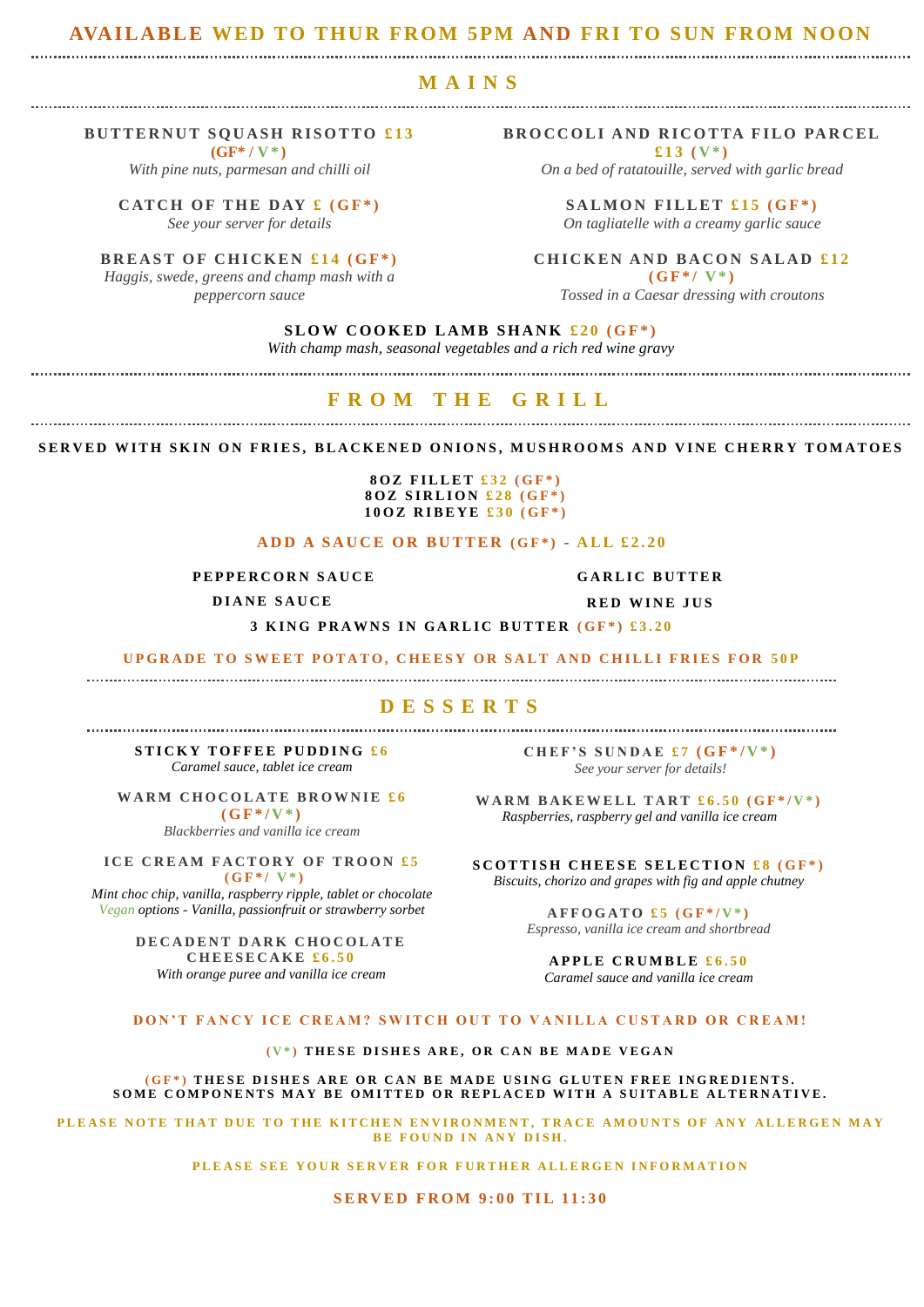# **B R E A K F A S T M E N U**

# **DON'T MISS OUT THE MOST IMPORTANT MEAL OF THE DAY!**

# **SCOTTISH MORNING ROLL**

*With your choice of link sausages, bacon, black pudding, potato scone or eggs 1 item £2.25, 2 items £2.65, 3 items £3.05*

# **FULL SCOTTISH BREAKFAST £7.95**

*Pork sausages, Ayrshire bacon, black pudding, potato scone, grilled tomato, sautéed mushrooms, toast & your choice of eggs*

# **LIGHT BREAKFAST £5.75**

*Pork sausage, Ayrshire bacon, black pudding, grilled tomato, toast & your choice of eggs*

# **VEGETARIAN BREAKFAST £6.95**

*Veggie sausages, hash brown, potato scone, grilled tomato, sautéed mushrooms, toast and your choice of eggs*

# **EGGS BENEDICT £6.25**

*Toasted English muffin with oven baked ham, poached eggs and a warm mustard hollandaise*

# **HOT SMOKED SALMON £7.75**

*Warm smoked salmon with lightly scrambled eggs and toasted granary bread*

# **AVOCADO £6.25**

*Avocado on toast with chilli, tomatoes and poached eggs*

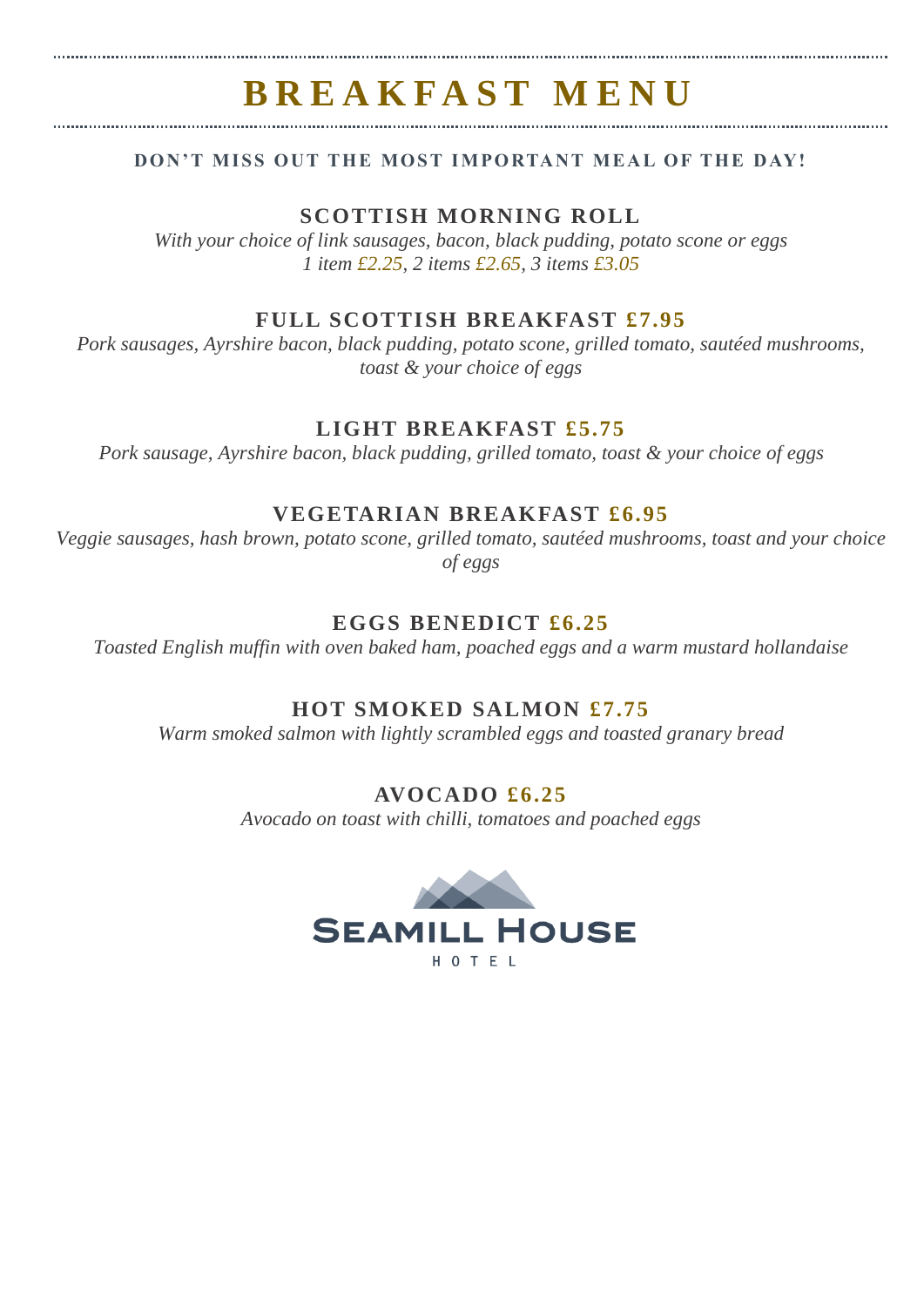# **L U N C H M E N U**

**SERVED DAILY BETWEEN 12 & 3PM ONLY** 

# **S A N D W I C H E S & T O A S T I E S**

WHITE OR MALTED SANDWICH OR TOASTIE **SERVED WITH A SIDE SALAD, COLESLAW AND HAND COOKED CRISPS** *Add a mug of soup or French fries for only £2*

### **CHICKEN AND BACON MAYO £7 (GF\*)**

**TUNA AND RED ONION MAYO £6 (GF\*)** 

SAVOURY CHEESE  $£5$  ( $GF^*/V^*$ )

**SCOTTISH HAM AND MATURE CHEDDAR WITH FIG AND APPLE CHUTNEY £6 (GF\*)** 

#### 

# **L I G H T E R B I T E S**

**CRUSHED AVOCADO £7.50**  $GF^*/V^*$ 

*On toasted sourdough with fresh tomato and chilli salsa, topped with poached eggs. Served with salad*

> **CHICKEN AND BACON SALAD £12 (GF\*/V\*)** *Tossed in a Caesar dressing with croutons*

> > **SCAMPI AND CHIPS £9** *Tartare sauce and lemon*

**CHICKEN LIVER PARFAIT £6.50 (GF\*)** 

*With melba toast and fig and apple chutney Vegan option available*

**HOMEMADE SOUP OF THE DAY £4.50 (GF\*)** *With fresh bread* 

**PRAWN COCKTAIL £7 (GF\*)** *With lettuce, marie-rose sauce, avocado and croutons* 

**B U R G E R S**

#### **V E G A N B U R G E R £ 1 3 ( V \* / G F \* )**

*With pickles, lettuce, beef tomato and vegan mayo on a pretzel bun. With skin on fries and vegan coleslaw*

#### **BUTTERMILK FRIED CHICKEN £13 (GF\*)**

*With BBQ sauce, lettuce, beef tomato on a brioche bun. With skin on fries and coleslaw*

**SCOTCH BEEF £14 (GF\*)** 

*With Southwest sauce, bacon, cheddar, lettuce, pickles and beef tomato, on a brioche bun With skin on fries and coleslaw*

**A D D F O R £ 1 . 5 0 E A C H -** *Blue cheese, smoked cheese, jalapenos or crispy halloumi* 

**UPGRADE TO SWEET POTATO, CHEESY OR SALT & CHILLI FRIES FOR 50P**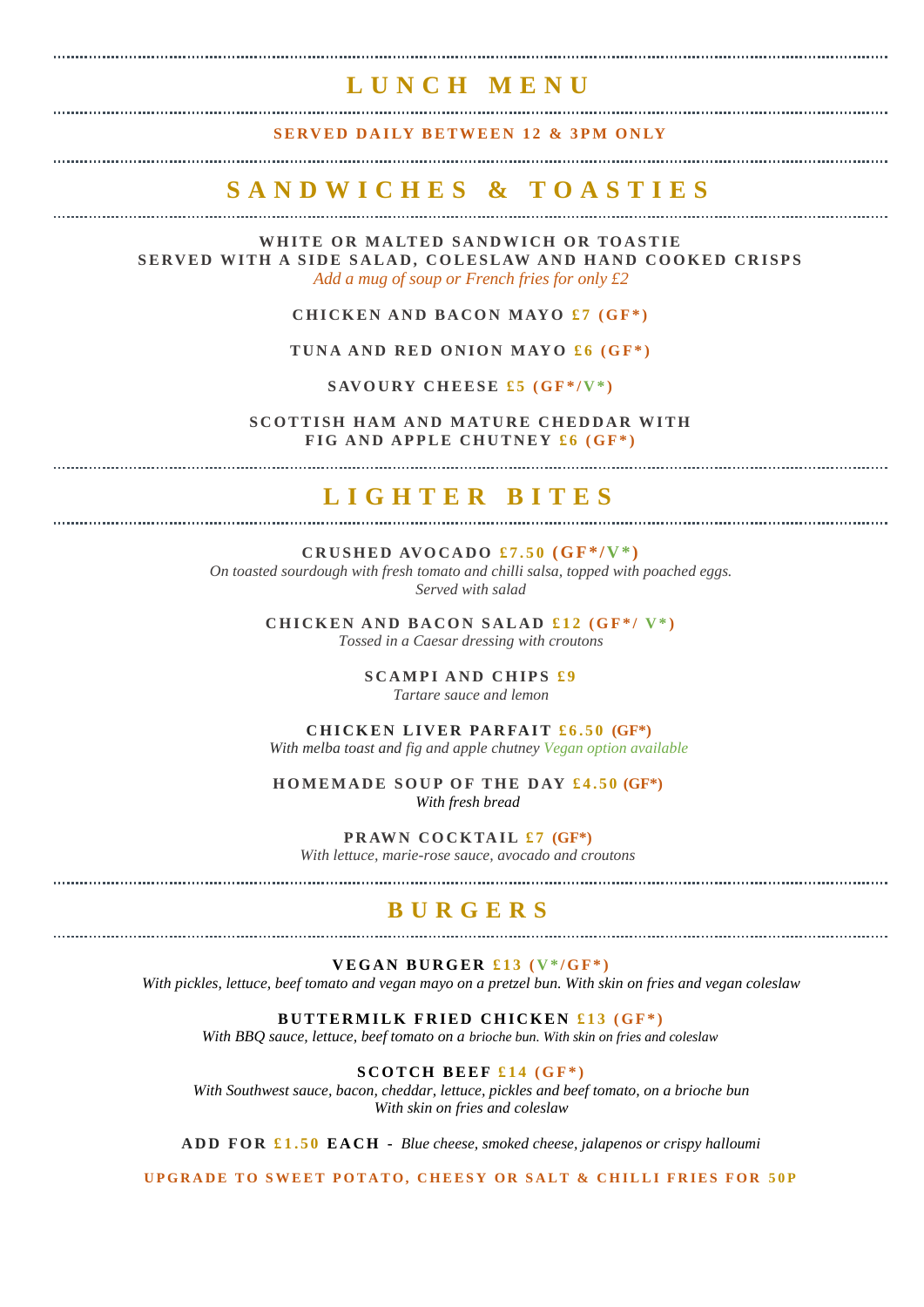# **L U N C H M E N U**

**SERVED DAILY BETWEEN 12 & 3PM ONLY** 

### **B A K E D P O T A T O E S**

**BAKED ROOSTER POTATO SERVED WITH A SIDE SALAD, COLESLAW AND HAND COOKED CRISPS** 

**CHICKEN & BACON MAYO £7 (GF\*)** 

TUNA & RED ONION MAYO  $f7$  (GF<sup>\*</sup>)

**CHEESE &/OR BEANS**  $f_6$  **(GF\*/V\*)** 

**CHILLI CON CARNE £7 (GF\*)** 

# **H E A R T Y L U N C H E S**

PANKO BREADED HADDOCK £13 (GF<sup>\*</sup>) *Skin on fries, marrowfat peas, tartare sauce and lemon*

**FISH FINGER SANDWICH £10 (GF\*)** *Tartare sauce and baby gem lettuce, side salad, coleslaw and French fries* 

**NEW YORK DELI STYLE SANDWICH £10 (GF\*)** *Shaved pastrami, sauerkraut, dill pickles and American mustard with side salad, coleslaw and French fries*

**SCOTTISH SMOKED SALMON AND CREAM CHEESE BAGEL £9** *Served with side salad, coleslaw and hand cooked crisps*

 $CLUB$  SANDWICH  $\pounds9.50$  (GF<sup>\*</sup>) *Bacon, chicken, lettuce, mayo and tomato, side salad, coleslaw and French fries*

> **SALT AND CHILLI TEMPURA VEGETABLE - £6 (V\*) CHICKEN - £6.50 KING PRAWN - £7 CALAMARI - £6** *With a sweet chilli or roast garlic mayo dip*

**ALSO AVAILABLE AS PLAIN TEMPURA LARGER PORTION AVAILABLE, WITH CHIPS +£4** 

**( V \* ) T H E S E D I S H E S A R E , O R C A N B E M A D E V E G A N (GF\*) THESE DISHES ARE OR CAN BE MADE GLUTEN FREE PLEASE SEE YOUR SERVER FOR ALLERGEN INFORMATION**